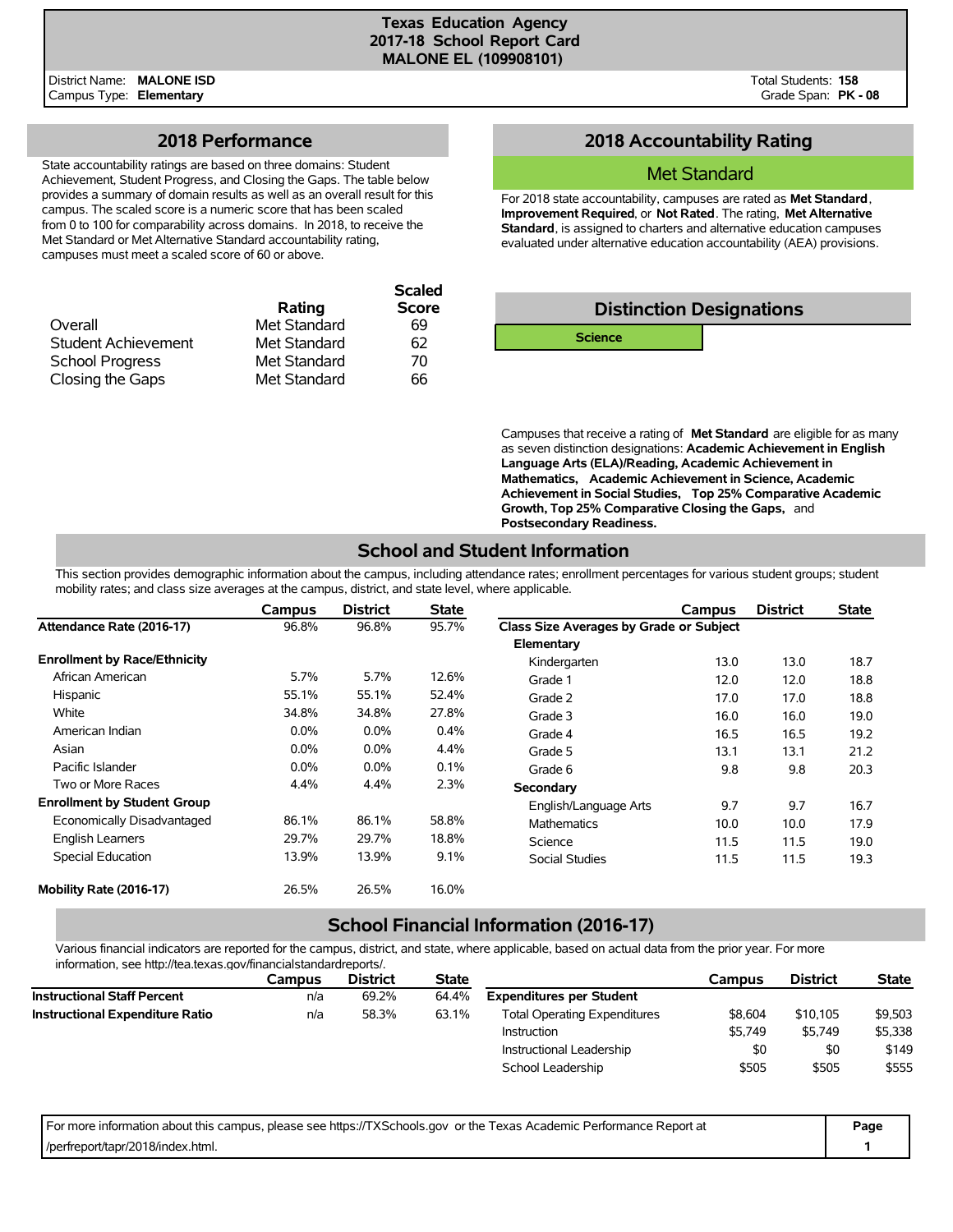|                                                                                |      |              |                 |         |                              |               |               |                    |       |                            | Two or                   |                       |
|--------------------------------------------------------------------------------|------|--------------|-----------------|---------|------------------------------|---------------|---------------|--------------------|-------|----------------------------|--------------------------|-----------------------|
|                                                                                |      | <b>State</b> | <b>District</b> | Campus  | African<br>American Hispanic |               | White         | American<br>Indian | Asian | <b>Pacific</b><br>Islander | More<br>Races            | Econ<br><b>Disadv</b> |
| STAAR Performance Rates at Approaches Grade Level or Above (All Grades Tested) |      |              |                 |         |                              |               |               |                    |       |                            |                          |                       |
| All Subjects                                                                   | 2018 | 77%          | 67%             | 67%     | $\ast$                       | 69%           | 68%           |                    |       |                            | $\ast$                   | 65%                   |
|                                                                                | 2017 | 75%          | 74%             | 74%     | *                            | 78%           | 70%           |                    |       | ۰                          | $\ast$                   | 77%                   |
| Reading                                                                        | 2018 | 74%          | 69%             | 69%     | $\ast$                       | $\ast$        | $\ast$        |                    |       | $\overline{a}$             | $\ast$                   | $\ast$                |
|                                                                                | 2017 | 72%          | 80%             | 80%     | ∗                            | $\ast$        | $\ast$        |                    |       | $\overline{a}$             | ∗                        | 80%                   |
| Mathematics                                                                    | 2018 | 81%          | 69%             | 69%     | *                            | 70%           | $\ast$        |                    |       | ٠                          | $\ast$                   | 69%                   |
|                                                                                | 2017 | 79%          | 70%             | 70%     | $\ast$                       | $\ast$        | $\ast$        |                    |       |                            | $\ast$                   | 73%                   |
| Writing                                                                        | 2017 | 67%          | $\ast$          | $\star$ | $\ast$                       | $\ast$        | $\ast$        |                    |       | ۰                          | $\overline{\phantom{a}}$ | $\ast$                |
| Science                                                                        | 2018 | 80%          | $\ast$          | $\star$ | $\ast$                       | $\ast$        | $\ast$        |                    |       | $\overline{\phantom{a}}$   | $\ast$                   | $\ast$                |
|                                                                                | 2017 | 79%          | $\ast$          | $\star$ |                              | $\ast$        | $\ast$        |                    |       | $\overline{a}$             | $\overline{\phantom{a}}$ | $\ast$                |
| Social Studies                                                                 | 2018 | 78%          | ∗               | $\star$ | $\ast$                       | $\ast$        | $\ast$        |                    |       |                            | $\overline{\phantom{a}}$ | $\ast$                |
|                                                                                | 2017 | 77%          | $\ast$          | $\star$ |                              | $\ast$        | $\ast$        |                    |       |                            |                          | $\ast$                |
|                                                                                |      |              |                 |         |                              |               |               |                    |       |                            |                          |                       |
| STAAR Performance Rates at Meets Grade Level or Above (All Grades Tested)      |      |              |                 |         |                              |               |               |                    |       |                            |                          |                       |
| All Subjects                                                                   | 2018 | 48%          | 33%             | 33%     | *                            | 34%           | 35%           |                    |       |                            | $\ast$                   | 30%                   |
|                                                                                | 2017 | 45%          | 41%             | 41%     | *                            | 43%           | 46%           |                    |       | $\overline{a}$             | $\ast$                   | 44%                   |
| Reading                                                                        | 2018 | 46%          | 33%             | 33%     | $\ast$                       | $\ast$        | $\ast$        |                    |       | $\overline{a}$             | $\ast$                   | $\ast$                |
|                                                                                | 2017 | 44%          | 40%             | 40%     | *                            | $\ast$        | $\ast$        |                    |       | $\overline{a}$             | $\ast$                   | 44%                   |
| Mathematics                                                                    | 2018 | 50%          | 35%             | 35%     | *                            | 39%           | $\ast$        |                    |       | $\overline{a}$             |                          | 34%                   |
|                                                                                | 2017 | 46%          | 40%             | 40%     | ∗                            | $\ast$        | $\ast$        |                    |       | ٠                          | ∗                        | 41%                   |
| Writing                                                                        | 2017 | 36%          | $\ast$          | $\star$ | $\ast$                       | $\ast$        | $\ast$        |                    |       | ۰                          |                          | $\ast$                |
| Science                                                                        | 2018 | 51%          | $\ast$          | $\star$ | $\ast$                       | $\ast$        | $\ast$        |                    |       |                            | $\ast$                   | $\ast$                |
|                                                                                | 2017 | 49%          | *               | $\ast$  |                              | $\ast$        | $\ast$        |                    |       | ٠                          | $\overline{\phantom{a}}$ | ∗                     |
| Social Studies                                                                 | 2018 | 53%          | *               | $\star$ | $\ast$                       | $\ast$        | $\ast$        |                    |       | ۰                          | $\overline{\phantom{a}}$ | $\ast$                |
|                                                                                | 2017 | 49%          | $\ast$          | $\star$ |                              | $\ast$        | $\ast$        |                    |       |                            |                          | $\ast$                |
| STAAR Performance Rates at Masters Grade Level (All Grades Tested)             |      |              |                 |         |                              |               |               |                    |       |                            |                          |                       |
| All Subjects                                                                   | 2018 | 22%          | 9%              | 9%      | $\ast$                       | 6%            | 14%           |                    |       |                            | $\ast$                   | 7%                    |
|                                                                                |      |              |                 |         | *                            |               |               |                    |       |                            | $\ast$                   | 16%                   |
|                                                                                | 2017 | 20%          | 14%             | 14%     | $\ast$                       | 14%<br>$\ast$ | 16%<br>$\ast$ |                    |       | ۰                          | $\ast$                   | $\ast$                |
| Reading                                                                        | 2018 | 19%          | 7%              | 7%      | $\ast$                       | $\ast$        | $\ast$        |                    |       |                            | $\ast$                   |                       |
|                                                                                | 2017 | 19%          | 12%             | 12%     | *                            |               | $\ast$        |                    |       |                            | $\ast$                   | 12%                   |
| Mathematics                                                                    | 2018 | 24%          | 10%             | 10%     |                              | 11%<br>$\ast$ |               |                    |       | $\overline{\phantom{a}}$   |                          | 9%                    |
|                                                                                | 2017 | 22%          | 14%             | 14%     | $\ast$                       |               | $\ast$        |                    |       | $\overline{a}$             | $\ast$                   | 17%                   |
| Writing                                                                        | 2017 | 11%          | *               | $\star$ | $\ast$                       | $\ast$        | $\ast$        |                    |       | $\overline{a}$             | $\overline{\phantom{a}}$ | $\ast$                |
| Science                                                                        | 2018 | 23%          | $\ast$          | $\star$ | $\ast$                       | $\ast$        | $\ast$        |                    |       | ٠                          | $\ast$                   | ∗                     |
|                                                                                | 2017 | 19%          | *               | $\star$ |                              | $\ast$        | $\ast$        |                    |       | $\overline{\phantom{a}}$   |                          | $\ast$                |
| Social Studies                                                                 | 2018 | 31%          | ∗               |         |                              | *             | ∗             |                    |       |                            |                          |                       |
|                                                                                | 2017 | 27%          | *               |         |                              | $\ast$        | $\ast$        |                    |       |                            |                          |                       |
| Academic Growth Score (All Grades Tested)                                      |      |              |                 |         |                              |               |               |                    |       |                            |                          |                       |
| All Subjects                                                                   | 2018 | 69           | 69              | 69      | 85                           | 75            | 52            |                    |       |                            | 92                       | 64                    |
| Reading                                                                        | 2018 | 69           | 73              | 73      | 100                          | 76            | 61            |                    |       |                            | $\ast$                   | 69                    |
| Mathematics                                                                    | 2018 | 70           | 64              | 64      | $\ast$                       | 74            | 43            |                    |       | $\overline{a}$             | $\ast$                   | 59                    |
|                                                                                |      |              |                 |         |                              |               |               |                    |       |                            |                          |                       |

For more information about this campus, please see https://TXSchools.gov or the Texas Academic Performance Report at **Page**

/perfreport/tapr/2018/index.html. **2**

'?' Indicates that the data for this item were statistically improbable, or were reported outside a reasonable range. '' Indicates zero observations reported for this group.

'\*' Indicates results are masked due to small numbers to protect student confidentiality. Moreover, the this invall numbers to protect student confidentiality.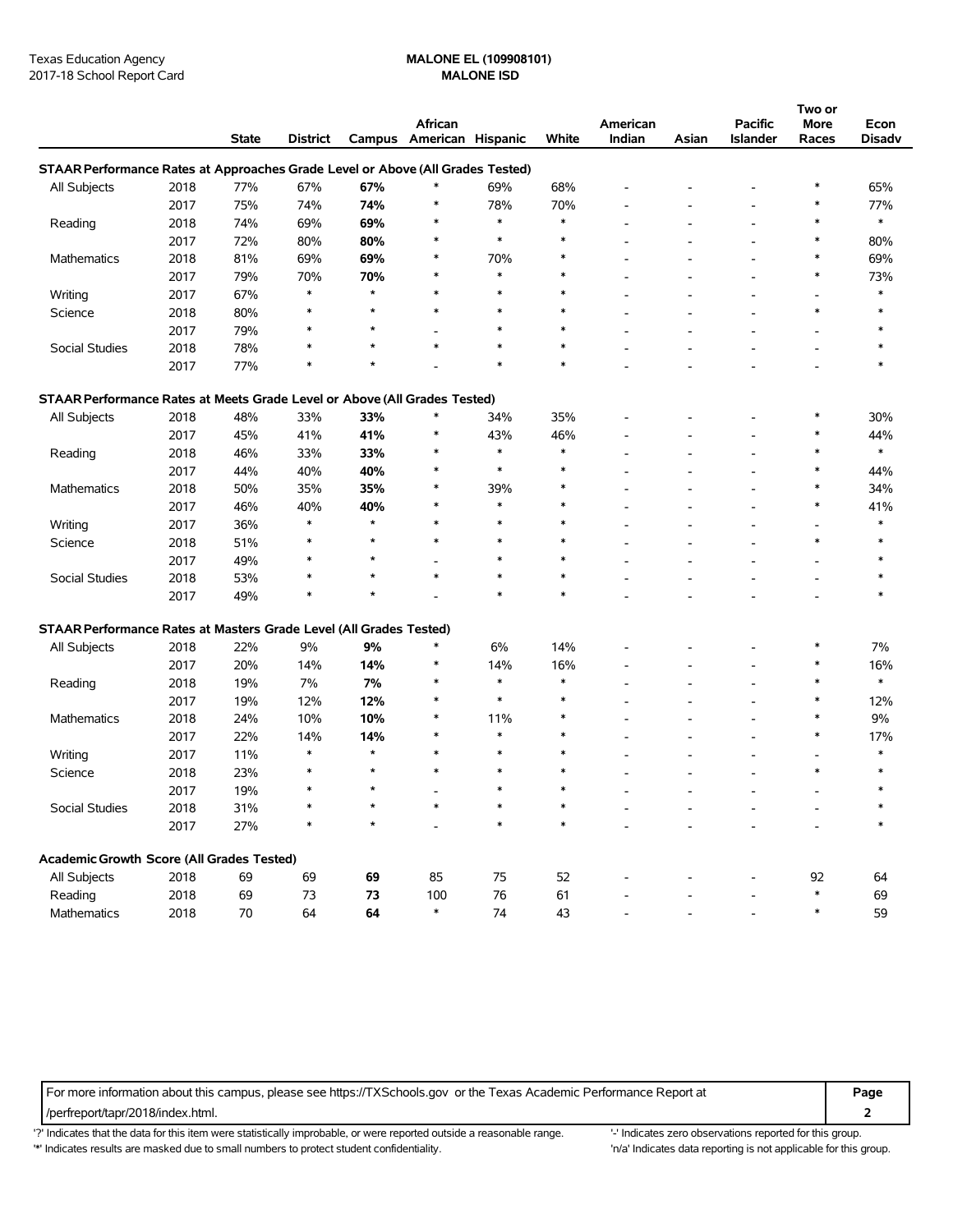|                                                                       |      |              |                 |         |              |                          |        |                    |       |                                   | Two or        |                       |
|-----------------------------------------------------------------------|------|--------------|-----------------|---------|--------------|--------------------------|--------|--------------------|-------|-----------------------------------|---------------|-----------------------|
|                                                                       |      | <b>State</b> | <b>District</b> |         | African      | Campus American Hispanic | White  | American<br>Indian | Asian | <b>Pacific</b><br><b>Islander</b> | More<br>Races | Econ<br><b>Disadv</b> |
|                                                                       |      |              |                 |         |              |                          |        |                    |       |                                   |               |                       |
| Progress of Prior-Year Non-Proficient Students                        |      |              |                 |         |              |                          |        |                    |       |                                   |               |                       |
| Sum of Grades 4-8                                                     |      |              |                 |         |              |                          |        |                    |       |                                   |               |                       |
| Reading                                                               | 2018 | 38%          | 45%             | 45%     | $\ast$       | 50%                      | $\ast$ |                    |       |                                   |               | 44%                   |
|                                                                       | 2017 | 35%          | $\ast$          | $\star$ | $\ast$       | $\ast$                   | $\ast$ |                    |       |                                   |               | $\ast$                |
| <b>Mathematics</b>                                                    | 2018 | 47%          | 45%             | 45%     |              | 60%                      |        |                    |       |                                   |               | 47%                   |
|                                                                       | 2017 | 43%          | $\ast$          |         | $\mathbf{r}$ | $\ast$                   |        |                    |       |                                   |               |                       |
| <b>Students Success Initiative</b>                                    |      |              |                 |         |              |                          |        |                    |       |                                   |               |                       |
| <b>Grade 5 Reading</b>                                                |      |              |                 |         |              |                          |        |                    |       |                                   |               |                       |
| Students Meeting Approaches Grade Level on First STAAR Administration |      |              |                 |         |              |                          |        |                    |       |                                   |               |                       |
|                                                                       | 2018 | 79%          | 73%             | 73%     |              |                          |        |                    |       |                                   |               | 75%                   |
| Students Requiring Accelerated Instruction                            |      |              |                 |         |              |                          |        |                    |       |                                   |               |                       |
|                                                                       | 2018 | 21%          | $\ast$          | $\star$ | $\ast$       | $\ast$                   | $\ast$ |                    |       |                                   |               | $\ast$                |
| STAAR Cumulative Met Standard                                         |      |              |                 |         |              |                          |        |                    |       |                                   |               |                       |
|                                                                       | 2018 | 84%          | 73%             | 73%     | $\ast$       |                          |        |                    |       |                                   |               | 75%                   |
| <b>Grade 5 Mathematics</b>                                            |      |              |                 |         |              |                          |        |                    |       |                                   |               |                       |
| Students Meeting Approaches Grade Level on First STAAR Administration |      |              |                 |         |              |                          |        |                    |       |                                   |               |                       |
|                                                                       | 2018 | 85%          | 64%             | 64%     | ×            |                          | $\ast$ |                    |       |                                   |               | 75%                   |
| Students Requiring Accelerated Instruction                            |      |              |                 |         |              |                          |        |                    |       |                                   |               |                       |
|                                                                       | 2018 | 15%          | $\ast$          |         | $\ast$       |                          |        |                    |       |                                   |               |                       |
| <b>STAAR Cumulative Met Standard</b>                                  |      |              |                 |         |              |                          |        |                    |       |                                   |               |                       |
|                                                                       | 2018 | 90%          | 73%             | 73%     |              |                          |        |                    |       |                                   |               | 88%                   |
| <b>Grade 8 Reading</b>                                                |      |              |                 |         |              |                          |        |                    |       |                                   |               |                       |
| Students Meeting Approaches Grade Level on First STAAR Administration |      |              |                 |         |              |                          |        |                    |       |                                   |               |                       |
|                                                                       | 2018 | 79%          | 92%             | 92%     |              | 83%                      |        |                    |       |                                   |               | 88%                   |
| Students Requiring Accelerated Instruction                            |      |              |                 |         |              |                          |        |                    |       |                                   |               |                       |
|                                                                       | 2018 | 21%          | *               |         |              | $\ast$                   | $\ast$ |                    |       |                                   |               |                       |
| <b>STAAR Cumulative Met Standard</b>                                  |      |              |                 |         |              |                          |        |                    |       |                                   |               |                       |
|                                                                       | 2018 | 85%          | 92%             | 92%     | $\ast$       | 83%                      | $\ast$ |                    |       |                                   |               | 88%                   |
| <b>Grade 8 Mathematics</b>                                            |      |              |                 |         |              |                          |        |                    |       |                                   |               |                       |
| Students Meeting Approaches Grade Level on First STAAR Administration |      |              |                 |         |              |                          |        |                    |       |                                   |               |                       |
|                                                                       | 2018 | 80%          | 75%             | 75%     |              | 83%                      |        |                    |       |                                   |               | 75%                   |
| Students Requiring Accelerated Instruction                            |      |              |                 |         |              |                          |        |                    |       |                                   |               |                       |
|                                                                       | 2018 | 20%          | 4               |         |              | $\ast$                   |        |                    |       |                                   |               |                       |
| <b>STAAR Cumulative Met Standard</b>                                  |      |              |                 |         |              |                          |        |                    |       |                                   |               |                       |
|                                                                       | 2018 | 86%          | 92%             | 92%     | $\ast$       | 100%                     | *      |                    |       |                                   |               | 100%                  |

For more information about this campus, please see https://TXSchools.gov or the Texas Academic Performance Report at **Page** /perfreport/tapr/2018/index.html. **3**

'?' Indicates that the data for this item were statistically improbable, or were reported outside a reasonable range. "Indicates zero observations reported for this group.

'\*' Indicates results are masked due to small numbers to protect student confidentiality. 
"n/a' Indicates data reporting is not applicable for this group.